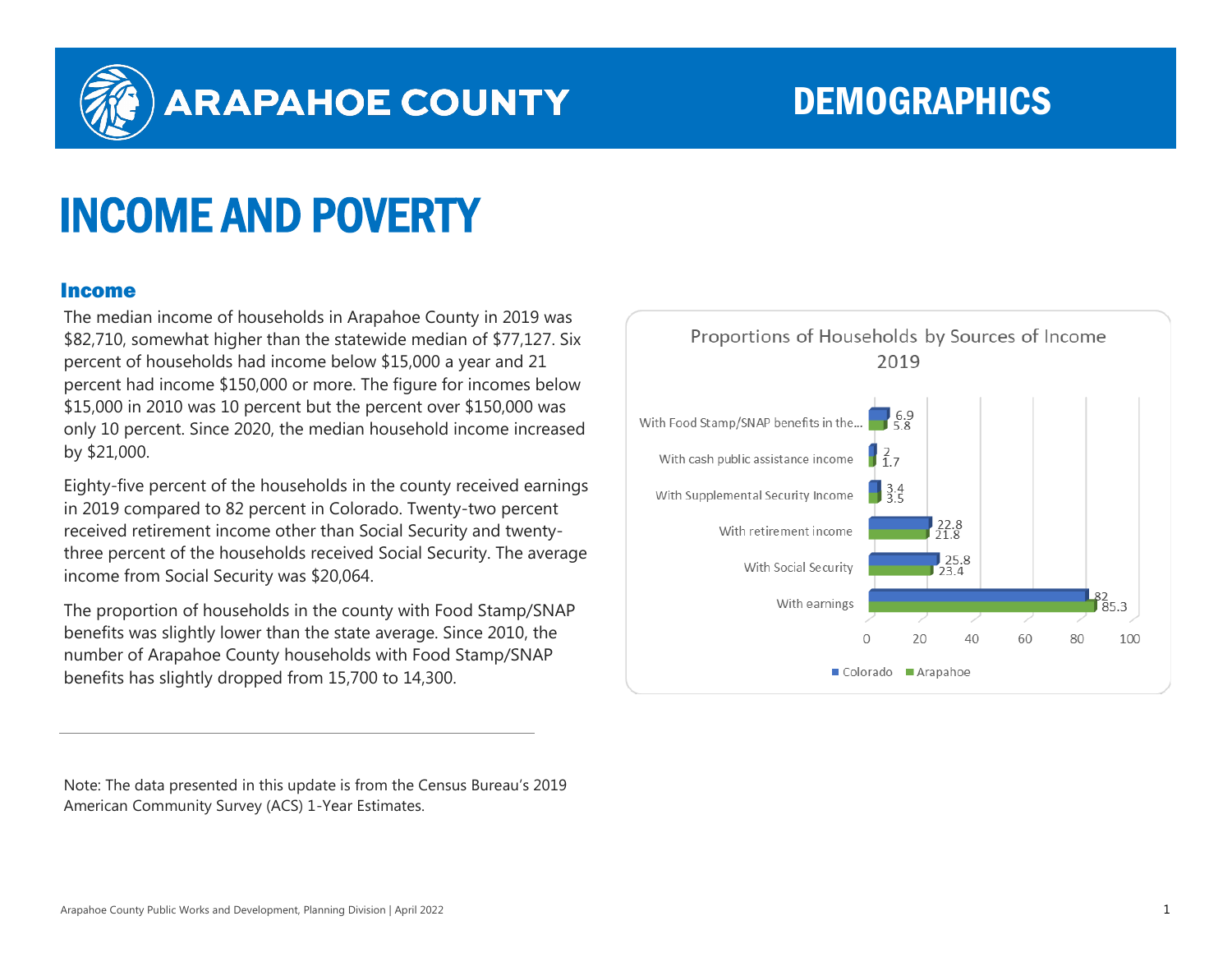### **Poverty**

The chart below shows the poverty rates for families of different compositions for both 2010 and 2019. While all subgroups showed an improvement during the nine years, the smaller declines for married – couple families are not statistically significant. The highest rate in 2019 was for female-headed families with children under 18 years old at 29.5 percent, slightly higher than the rate for all female-headed households (26.1 percent).

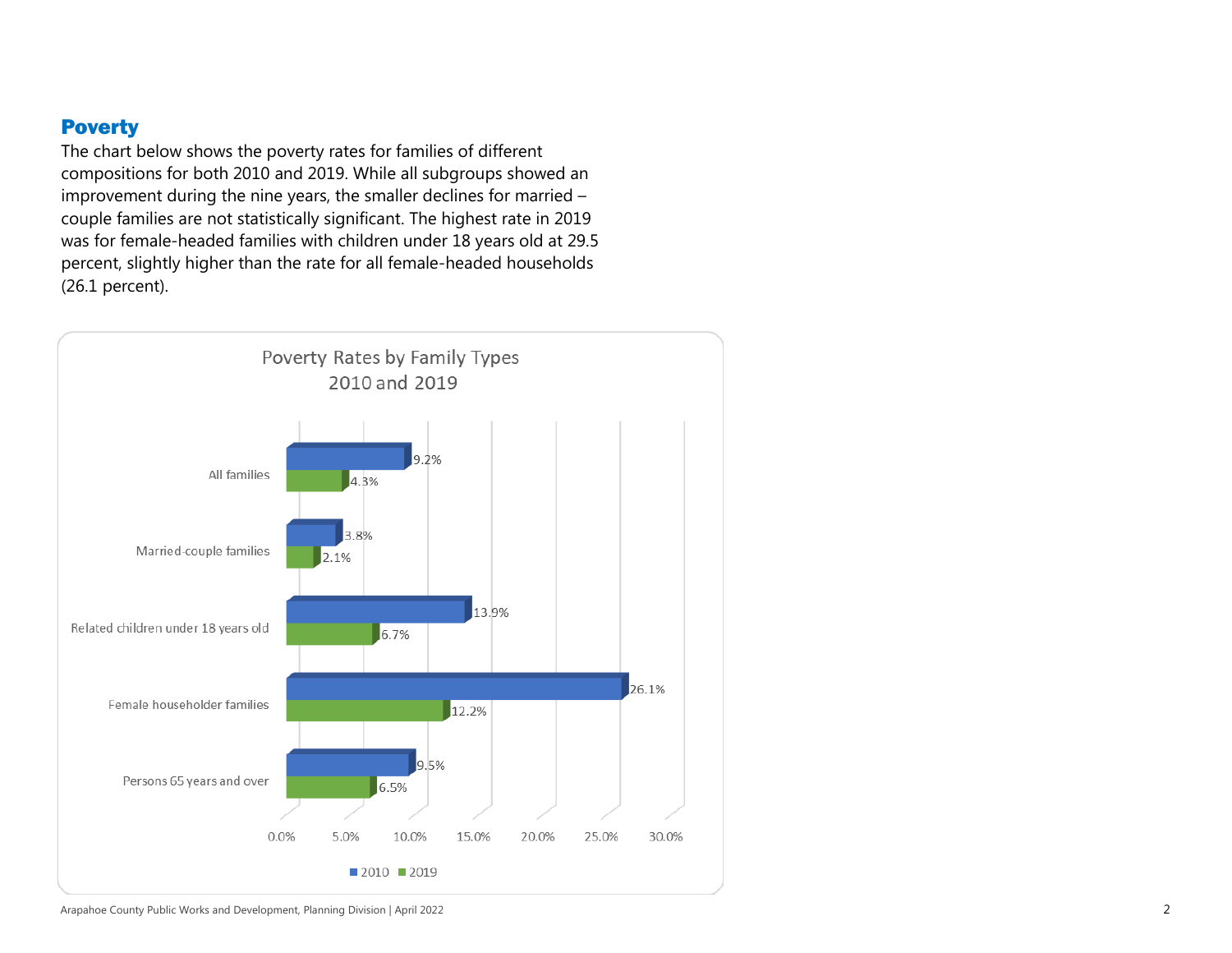When Arapahoe County is compared with the other large counties in Colorado, it falls right in the middle, but with better rates than the entire state. The difference with the state was 1.5 percentage points, probably driven by the much better rate for Arapahoe County's female-headed families, where the County had a 7.4 percentage point advantage. Douglas County had the lowest poverty rates, and Pueblo and Adams Counties the highest, where one-quarter of the femaleheaded families were in poverty.